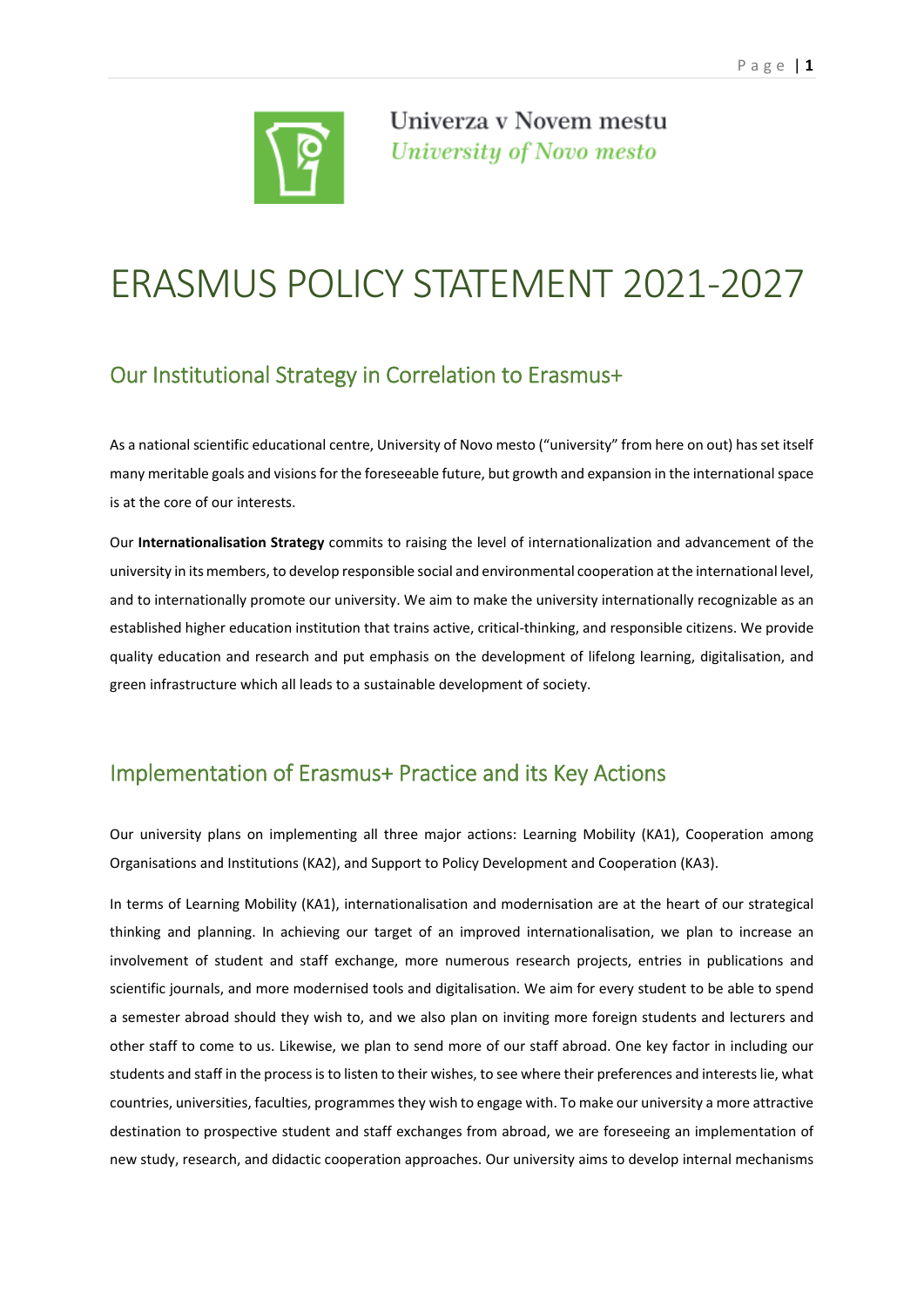of encouragement to prioritise didactic and research activities and projects that are by default taking part in the international network. We also want to form a tighter bond with other economic and non‐economic EU subjects. Due to general modernisation of the world we live in, we strongly support the European Student Card Initiative and will make sure our technology and our digital competences are of the highest standard.

To ensure adequate international Cooperation among Organisations and Institutions (KA2), our university plans to build a solid network of strategical partnerships with EU and non‐EU high education institutions. We also cannot rest on laurels of our current work and achievements, we need to establish an even bigger presence to ensure a satisfactory rapport between our university and our international partners. Due to many viable, practical factors such as geographic vicinity, fewer language barriers, knowing the culture, and similar study programmes we are currently partnering up with institutions and faculties from Eastern and South‐eastern Europe. Our immediate plan foresees creating partnerships with other EU countries and to extend our reach to the North and West of the European Union and to cooperate with numerous renowned high education institutions there.

One way in which we wish to Support Policy Development and Cooperation (KA3) is to come up with ideas on how to better organise the established forms of international cooperation. Some means might be becoming redundant, especially in these new trying times of the pandemic, so implementing entirely new ways of didactic cooperation and research mobility is of outmost importance. Our wish is to include foreign staff and mentors in our learning process, work, and research, and to form international student teams. Full autonomy to shorten process time and unnecessary bottleneck situations, along with digital advancement for online communication and building a greener society by pushing for eco-friendly mobility to decrease the carbon footprint are all aspects of our goals towards more similar and equitable values in education. Our goal is to represent an institution where transparency and equity of all and inclusion of those with fewer opportunities is of outmost importance.

## Expected Erasmus+ Impact

Our university is waiting to become an active member of the Erasmus+ Programme with great anticipation. The expected impact would be visible on many levels, we believe. There would certainly be more numerousindividual student exchanges, which would extend to our researchers and staff as well. Higher results could be achieved by students and staff by broadening their knowledge of other cultures and education abroad, which would bring better understanding due to potential discrepancies in social, ethnic, and cultural circles and an even more positive relationship with European projects and EU values. Inclusivity, transparency, tolerance, equity are matters very important to us and we have a zero-discrimination policy. Language skills would also improve overall, language barriers minimised or removed altogether. Exposure during international exchange would also harbour stronger self‐initiative and business sense and confidence, thusly better vocational competences and a bigger concern for the environment, implementing more eco-friendly practices. Due to constant development of